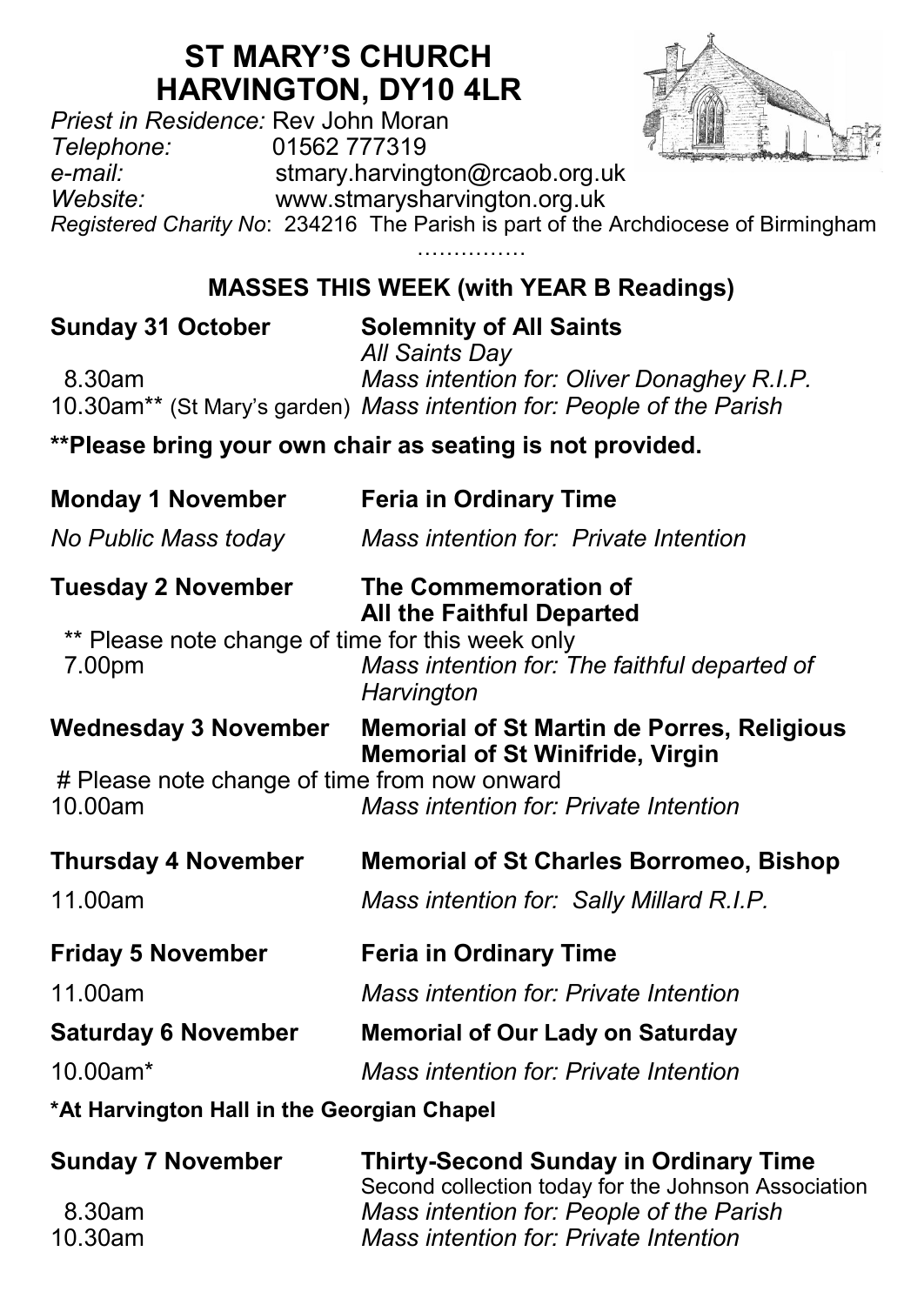**Anniversaries in November:** Isabella Ilsley (1866), Laurence Ruck (1916), John Munster (1916), Rev Philip Roskell (1930), Rev Dr Charles Eagle (1947), Cuthbert Watts (1965), Denis Lovekin (1984), Edna Mercer (1983), Ivor Mortiboy (1998),Harold Sanders, Katherine Martin (2002), Sarah Millard (2002), Marie Baylis (2003), Min Young (2003), Grace Haydon (2004), Siobhan James-Moore (2005), Gerard Fox (2007), Rev David Higham (2008),Stephen Pritchard (2008), Julian Davies (2008). James William Finney (2009), Gertrude Mary Savage (2011), James O'Brien (2012) Colin Atwell (2014), Roger Adey (2016), Veronica Mitchell (2018), Oliver Donaghey (2019)

…………………………………………………………………….

**In your prayers please remember parishioners and friends who are sick:**  Deirdre Brookes, Elizabeth Causer, Kathleen Clark, Liz and Lionel Cornish, Bob Grant, Jane and Peter Handley, Kay Hildebrandt, Sean McDermott, Clare Saich



… for all your offerings and donations. They are always gratefully received and enable Fr John to maintain our parish and to minister to our community.

#### **Contributions to the Parish: 18th-25th October**

| Regular, weekly Gift Aid Direct Debit: £316.00  |         |
|-------------------------------------------------|---------|
| <b>Gift Aid Envelopes:</b>                      | £111.00 |
| Loose cash:                                     | £189.50 |
| Second Collection for the APF Missions: £219.00 |         |
|                                                 |         |

Our local **FOOD BANK** www.kidderminster.foodbank.org.uk. appreciate عالم all donations. Please make cheques payable to: 'The Kidderminster Foodbank' and post to:

 Mrs Denise Carson, Kidderminster Foodbank Treasurer , 20 Whitehill Road, Kidderminster, Worcs. DY11 6JJ



### **WELCOME TO ST MARY'S!**

…………………………………………..

We ask everyone attending our premises to take note of the following:

…………………………………………………………..

- 'Track and Trace': It is no longer a legal requirement to provide contact details at a venue. If someone attends our premises who is found to be a Covid positive case, we will inform everyone on our parish email database. If you are not on our database and you want to be alerted you may provide us with your contact details or scan the displayed NHS QR code on your phone.
- When inside church, the congregation are strongly recommended to wear face coverings.
- The congregation are asked to spread out and not to kneel if someone is sitting down on the pew in front of them.
- If members of the congregation would like to ensure social distancing they may use a 'Please Leave Space' sign (available in the porch) and place it on the seat beside them in their pew.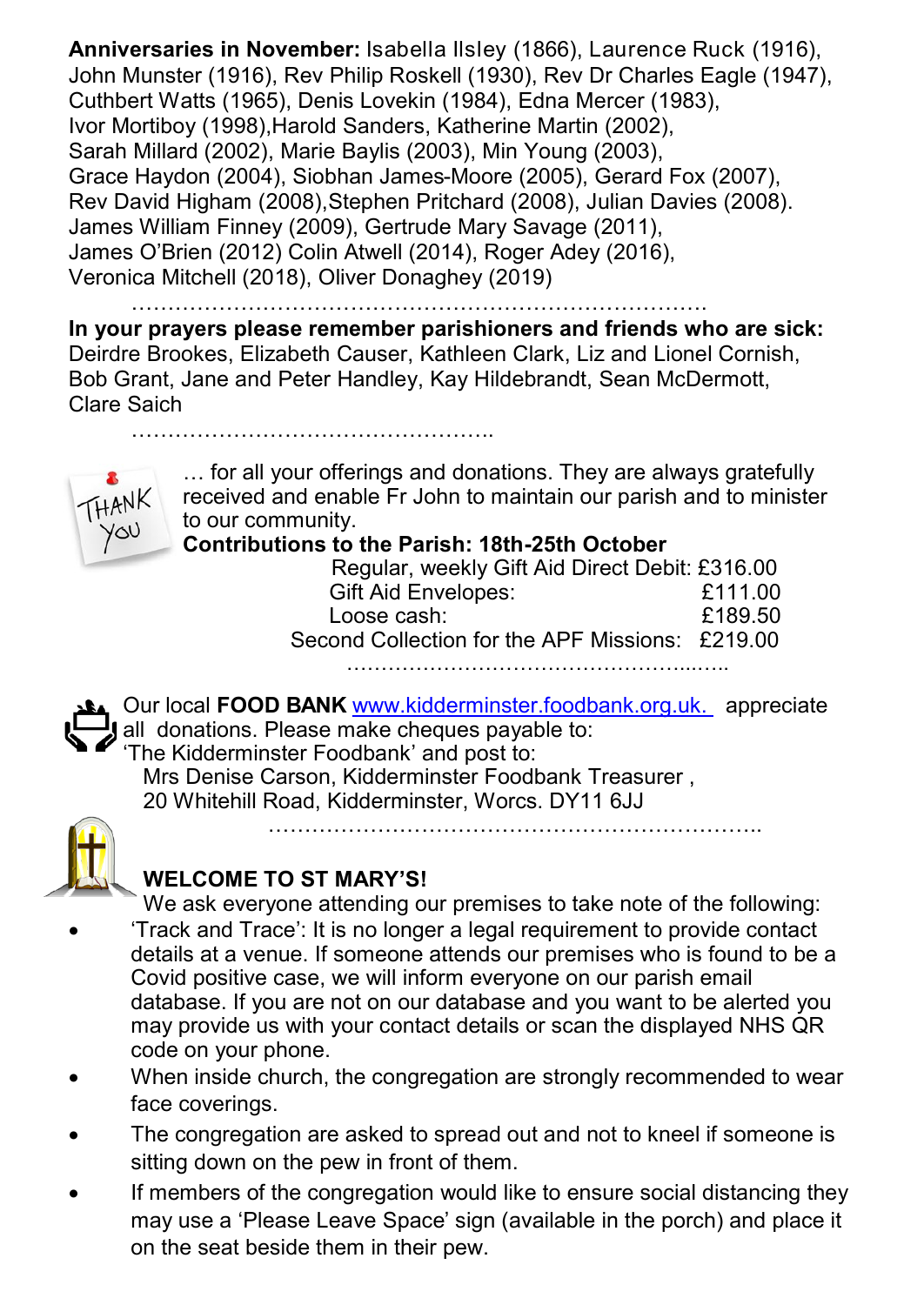

Working in partnership with CAFOD, the Catholic Bishops' Conference of England and Wales (CBCEW) have written a prayer to encourage people to pray for the leaders meeting at COP26 in November.

Prepared in the hope that God will provide world leaders with the courage necessary to take action on behalf of the environment and the world's poorest, this prayer is part of a wider effort by the Church to pursue ecological justice.

Loving God,

We praise your name with all you have created.

You are present in the whole universe.

and in the smallest of creatures.

We acknowledge the responsibilities you have placed upon us as stewards of your creation.

May the Holy Spirit inspire all political leaders at COP26 as they seek to embrace the changes needed to foster a more sustainable society.

Instil in them the courage and gentleness to implement fairer solutions

for the poorest and most vulnerable,

and commit their nations to the care of Our Common Home.

We ask this through Our Lord Jesus Christ your Son.

Amen



The Archdiocese of Birmingham is seeking to recruit inspectors of Catholic primary and secondary schools. We are particularly keen to hear from former school leaders who seek to remain connected with Catholic Education. Email [b.mcardle@bdes.org.uk](mailto:b.mcardle@bdes.org.uk) for details.

…………………………………………………………...………….

# **PLEASE NOTE A CHANGE OF OUR EMAIL ADDRESS!**

For all parish correspondence from now onward please use

### **stmary.harvington@rcaob.org.uk**

#### **Beware of spam emails!**

The Archdiocese has been made aware of spam emails coming from fraudulent impersonated Gmail accounts pretending to be from parish priests.

These emails often include 'parishpastor' and the name of parish priests but they are not being sent from priests' email accounts.

Proactive action has been taken by the Diocesan IT team to block such emails but they can still be generated elsewhere and infiltrate email accounts.

Diocesan clergy and staff should now be using email accounts that end in **@rcaob.org.uk**